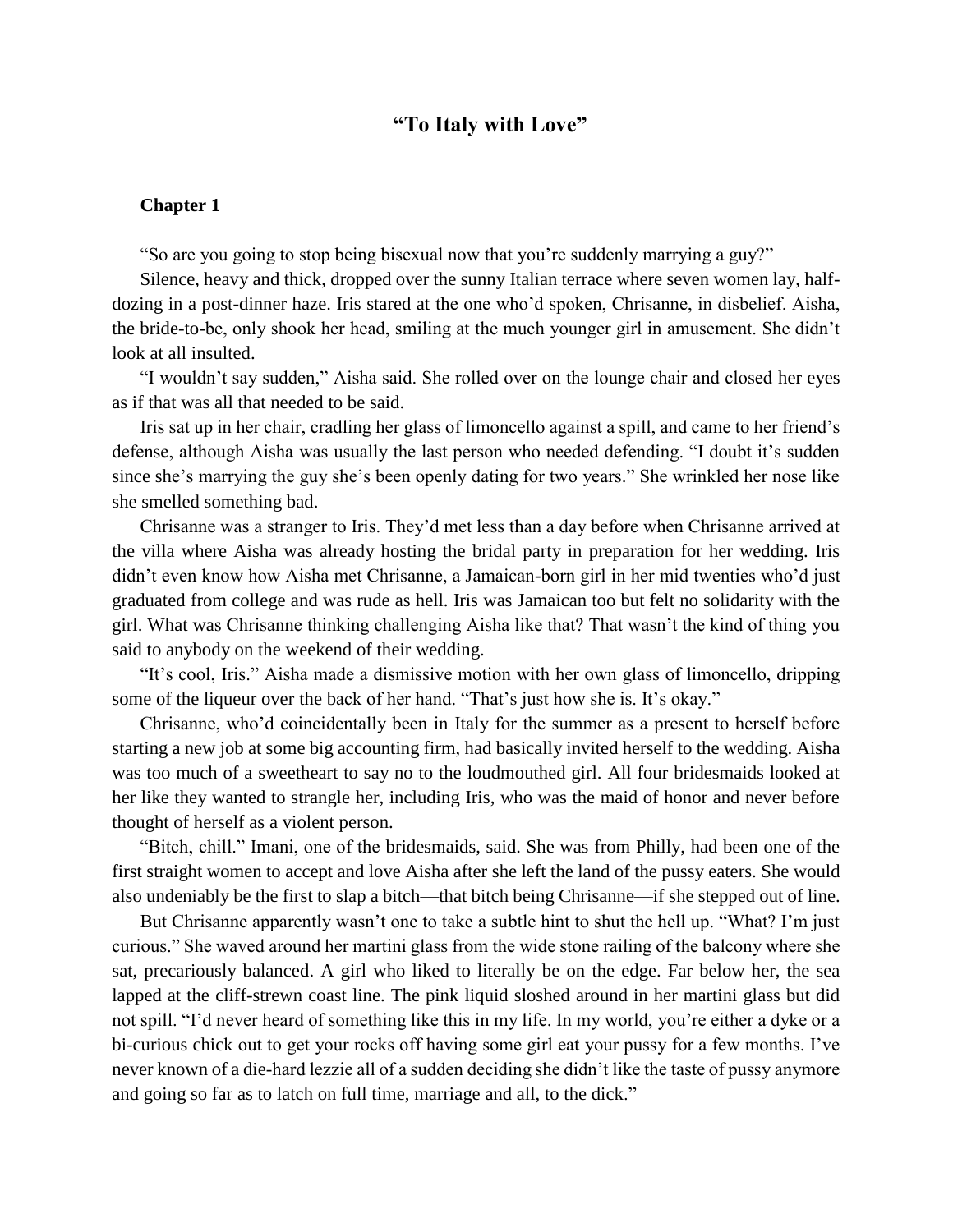Iris was starting to seriously re-think her stance on violence. "If you think Aisha is some sort of traitor to lesbians by living her own damn life then you better get your stuff and leave." Iris knew more than anyone how much her friend had agonized over the changes she'd been going through about her sexuality. None of this had been easy for her.

"I don't think she's a traitor," Chrisanne said. "I'm just asking." She shrugged, the see-through white blouse that showed off a lacy black bra and propped up C-cups temporarily distracting Iris from why she was so pissed.

Imani cut her eyes at the girl and the rest of the bridesmaids looked so much like swans with ruffled feathers that Iris worried for a minute they would peck Chrisanne's eyes out.

"It's all right," Aisha said. "For real. She's not saying anything I haven't heard over the last few years."

But none of the women relaxed. They all looked at Chrisanne like the interloper she was. Just the day before, she'd come down from Florence where she'd been hanging with some American friends who had a summer home in the city. According to the conversation Iris overheard, Chrisanne saw Aisha's Facebook status updates about Italy and invited herself down, saying she was bored with her friends and their aggressively bougie ways. Which was saying something since Iris thought Chrisanne was the most bougie woman she'd ever met. San Pellegrino with every meal. No potential girlfriend who made below a certain amount of money. No natural hair. And certainly no one who couldn't afford to travel with her on her mandatory two foreign trips per year. All three of those criteria knocked Iris firmly out of the running, but she never considered herself a candidate for the position anyway. She narrowed her eyes at the twenty-six year old.

She was rude and didn't give a damn about anybody's feelings. Too bad she was sexy, and so very hard to ignore.

Chrisanne tilted her head to look at Iris. Her hair, straightened and thick, rippled over her shoulders. She frowned when she caught Iris' gaze.

Iris turned away and tuned back into the conversation on the terrace in time to hear Aisha say, "I'm still bi, Chrisanne. Just because Marco and I are together doesn't stop me from being attracted to women."

"So will you be in an open relationship or something?" Chrisanne knocked back the last of her martini and settled the empty glass on the table with a clack of glass on glass. "I can't imagine giving up the pussy, no matter how fine my man is."

"You don't even *want* a man," Imani muttered, eyeing Chrisanne from over the edge of her champagne glass.

Hands braced on the stone balcony on either side of her hips, Chrisanne leaned in to say something.

*That's it.* Iris cut her off. "I think you've said enough about this for the day."

She stood up and fluffed out the wide skirt of her dress. The cotton stuck to her thighs in the heat but she would never be ready to change it in favor of shorts and a tank top like Aisha and the bridesmaids had. The red and white cherry-patterned dress was vintage 1950's and belled out around her hips, emphasizing instead of detracting from her femininity. She wore her natural hair